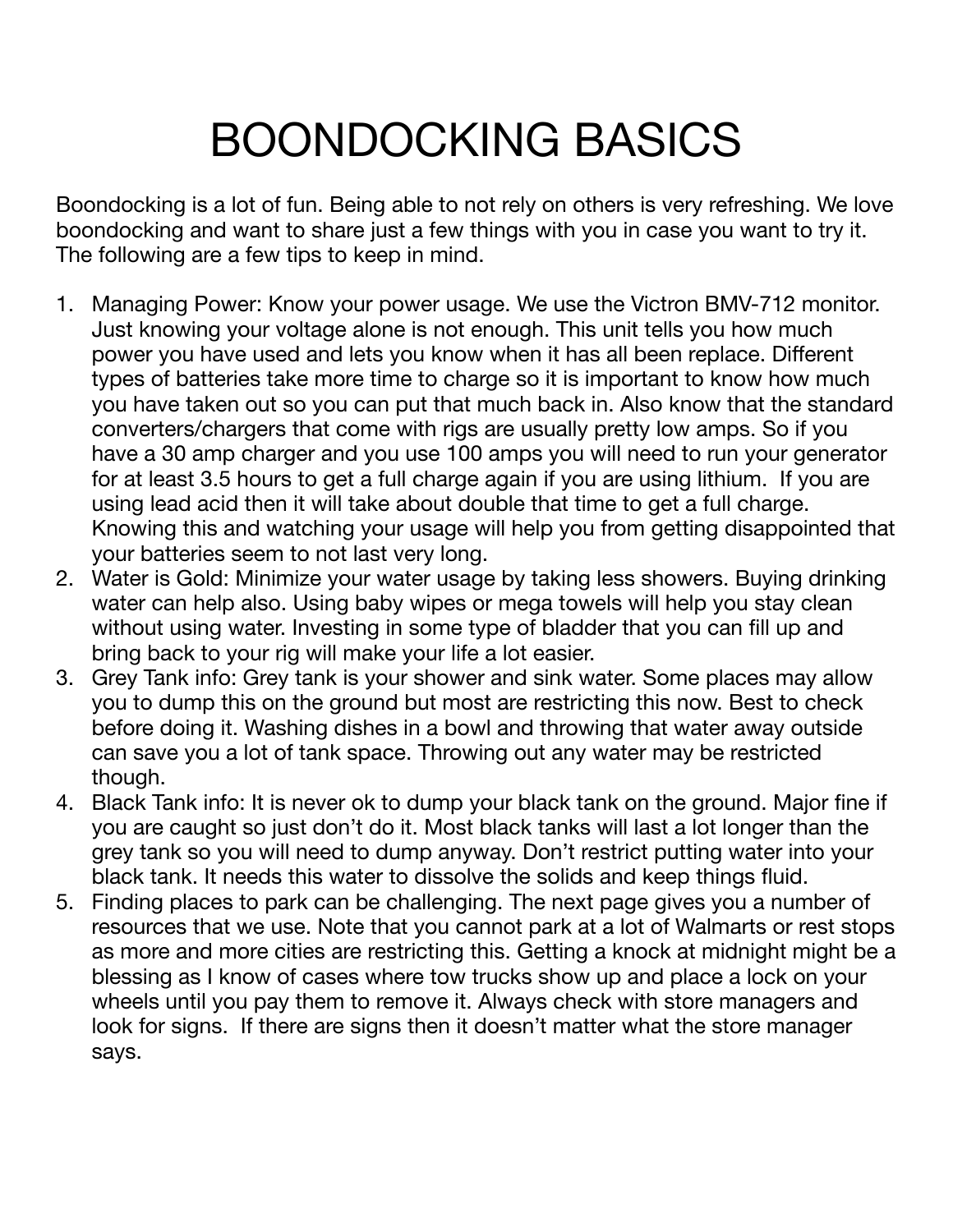## FINDING BOONDOCKING SPOTS

There are basically 3 types of options when it comes to not parking at a RV Park. Boondocking, Moochdocking, and Lotdocking. This is how we look at things and others may not agree and just call it all boondocking.

Lotdocking:

Lotdocking is parking at Walmart, Cracker Barrel, Rest Stops, and using the Harvest Hosts program as examples.

Moochdocking:

Moochdocking is parking at a friend or family. It can also include the program called Boondockers Welcome.

Boondocking:

Boondocking to us is staying out somewhere away from everyone. It can also include remote campground areas. A place where there is nothing around but sunshine and fresh air.

Resources:

Here are some apps and websites we use in picking our areas to stay. We use Compendium the most. This list is not complete and is also always changing:

- 1. Campendium: Part of the togory.com which also now includes Rvillage.com, RoadTrippers.com, [OvernightRVParking.com](http://OvernightRVParking.com) for \$50 a year. TogoRV purchased Campendium. If you don't want to signup for an account you may be able to use Compendium free. Not sure how long that will remain that way.
- 2. [thedyrt.com](http://thedyrt.com) Pro has Layers that show you BLM, USFS, etc. Land. This is helpful when planning your trip. You are not required to have a Pro membership to use some of the dirt resources however the layers are only available if you own pro. They do offer a 7 day free trial if you want to check it out.